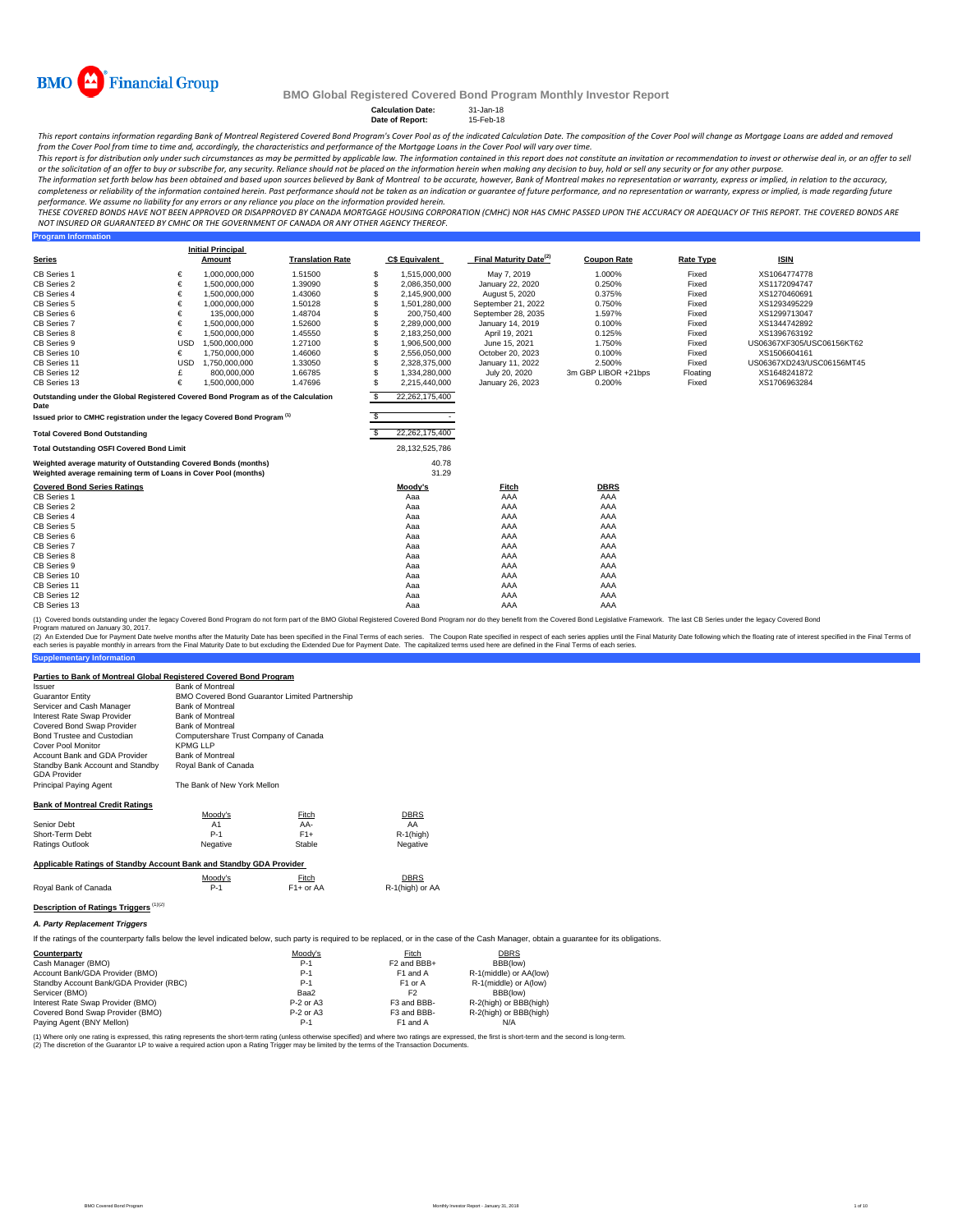

**Calculation Date:** 31-Jan-18

|                                                                                                                                                                                                                                                                                                                       |         | Date of Report:     | 15-Feb-18               |  |
|-----------------------------------------------------------------------------------------------------------------------------------------------------------------------------------------------------------------------------------------------------------------------------------------------------------------------|---------|---------------------|-------------------------|--|
| <b>B. Summary of Specific Rating Trigger Actions</b><br>I) The following actions are required if the Cash Manager (BMO) undergoes a downgrade below the stipulated rating:                                                                                                                                            |         |                     |                         |  |
|                                                                                                                                                                                                                                                                                                                       | Moody's | Fitch               | <b>DBRS</b>             |  |
| a) The Servicer will be required to direct amounts received directly<br>into the GDA Account (or Standby GDA Account if applicable)<br>within 2 Canadian business days and the Cash Manager shall<br>immediately remit any funds held at such time for or on behalf of<br>the Guarantor directly into the GDA Account | $P-1$   | F1 or A             | R-1(middle) or AA(low)  |  |
| II) The following actions are required if the Servicer (BMO) undergoes a downgrade below the stipulated rating:                                                                                                                                                                                                       |         |                     |                         |  |
|                                                                                                                                                                                                                                                                                                                       | Moody's | Fitch               | <b>DBRS</b>             |  |
| a) The Servicer will be required to direct amounts received to the<br>Cash Manager, or GDA as applicable                                                                                                                                                                                                              | $P-1$   | F <sub>1</sub> or A | R-1(middle) or BBB(low) |  |
|                                                                                                                                                                                                                                                                                                                       |         |                     |                         |  |

III) The Swap Provider is required to transfer credit support or transfer all of its rights and obligations to a replacement third party, or to obtain a<br>guarantee of its rights and obligations from a third party, if the Sw

|                                | $Modv's^{(3)}$ | Fitch    | DBRS                    |
|--------------------------------|----------------|----------|-------------------------|
| a) Interest Rate Swap Provider | P-1 or A2      | F1 and A | R-1(middle) or A (high) |
| b) Covered Bond Swap Provider  | P-1 or A2      | F1 and A | R-1(middle) or A (high) |

IV) The following actions are required if the Issuer (BMO) undergoes a downgrade below the stipulated rating:

| a) Mandatory repayment of the Demand Loan                                                                                                                                                                                   | Moody's<br>N/A | Fitch<br>F <sub>2</sub> or BBB+ | <b>DBRS</b><br>N/A |
|-----------------------------------------------------------------------------------------------------------------------------------------------------------------------------------------------------------------------------|----------------|---------------------------------|--------------------|
| b) Cashflows will be exchanged under the Covered Bond Swap<br>Agreement (to the extent not already taking place)                                                                                                            | Baa1           | BBB+                            | BBB(high)          |
| c) Transfer of title to Loans to Guarantor <sup>(4)</sup>                                                                                                                                                                   | A <sub>3</sub> | BBB-                            | BBB(low)           |
| <b>Events of Defaults &amp; Test Compliance</b><br>Asset Coverage Test (C\$ Equivalent of Outstanding<br>Covered Bond < Adjusted Aggregate Asset Amount)<br><b>Issuer Event of Default</b><br>Guarantor LP Event of Default |                | Pass<br>No<br>No                |                    |

(3) If no short term rating exists, then A1

(4) The transfer of registered tilte to the Loans to the Guarantor may be deferred if (A) satistadoy assurances are provided to the Guarantor and the Bond Trustee by the Odifice of the System Trustee in the performance of

#### **Pre-Maturity Test** *(Applicable to Hard Bullet Covered Bonds)*

| <u>IADDIICADIE IU FAIU DUIIEI COVEIEU DUIIUSI </u> |         |          |                                         |
|----------------------------------------------------|---------|----------|-----------------------------------------|
| <b>Pre-Maturity Required Ratings</b>               | Moodv's | $F$ itch | DBRS <sup>(1</sup><br>A(high) or A(low) |

Following a breach of the Pre-Maturity test in respect of a Series of Hard Bullet Covered Bonds, and unless the Pre-Maturity Liquidity Ledger is otherwise funded from the other sources, the Partnership<br>shall offer to sell

(1) In the case of DBRS, if Final Maturity Date is within six months of the Pre-Maturity Test Date, then A(high), otherwise A(low).

| <b>Reserve Fund Required Amount Ratings</b> | Moody's | Fitch | <b>DBRS</b> |
|---------------------------------------------|---------|-------|-------------|
| Senior                                      |         |       | A(low)      |
| Short Term                                  | P.      |       | R-1(middle) |
|                                             |         |       |             |

Are the ratings of the Issuer below the Reserve Fund Required Amount Ratings? No

If the ratings of the Issuer fall below the Reserve Fund Required Amount Ratings, then the Guarantor shall credit or cause to be credited to the Reserve Fund funds up to an amount equal to the Reserve Fund Required Amount.

Reserve Fund Required Amount: Nil

**Reserve Fund**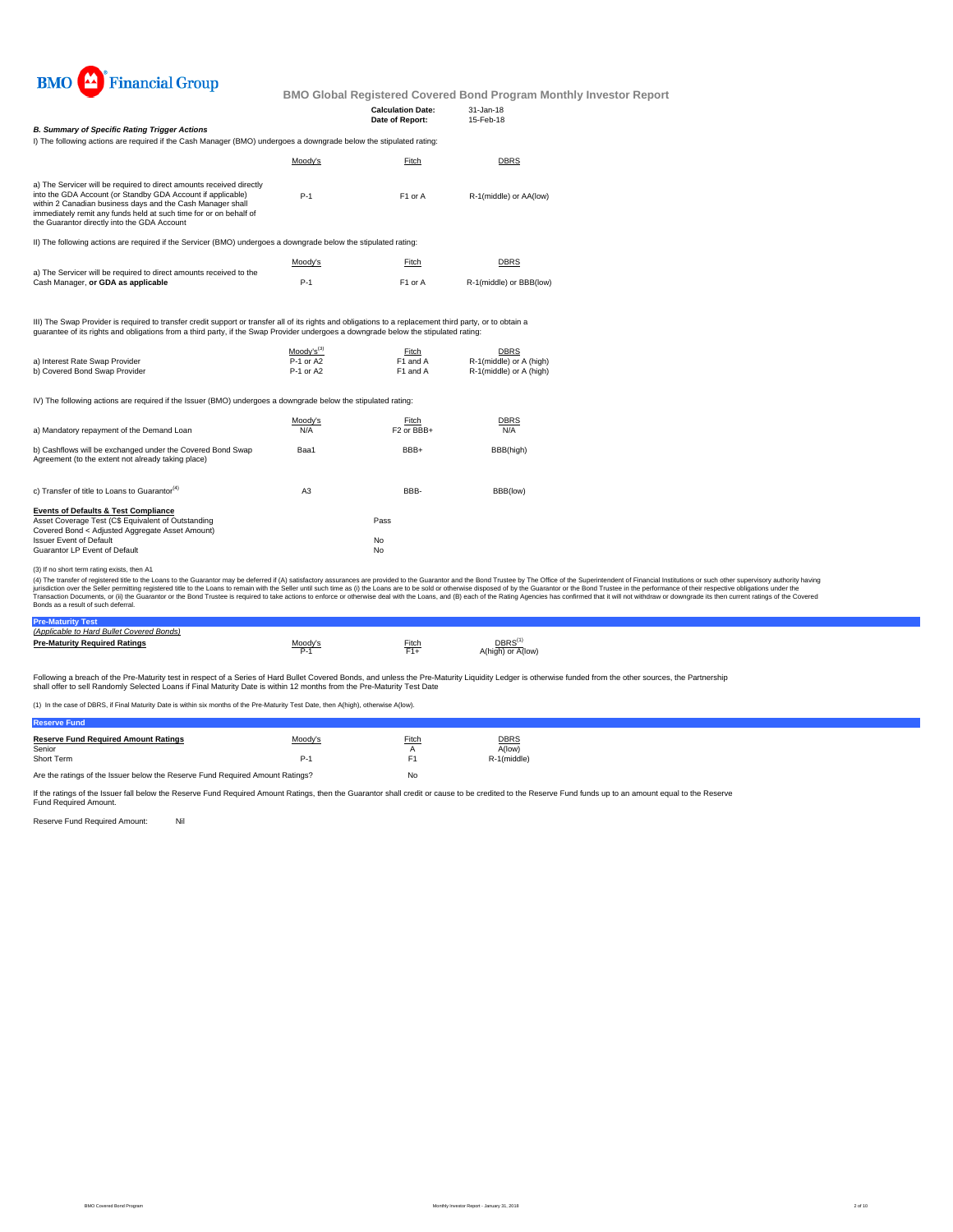

|                                                                                                                                                                                                                              | <b>Calculation Date:</b><br>Date of Report: | 31-Jan-18<br>15-Feb-18                          |        |                |                |  |
|------------------------------------------------------------------------------------------------------------------------------------------------------------------------------------------------------------------------------|---------------------------------------------|-------------------------------------------------|--------|----------------|----------------|--|
| <b>Asset Coverage Test</b>                                                                                                                                                                                                   |                                             |                                                 |        |                |                |  |
| C\$ Equivalent of Outstanding Covered Bonds                                                                                                                                                                                  | 22,262,175,400                              |                                                 |        |                |                |  |
| $A^{(1)}$ = Lesser of (i) Sum of LTV adjusted outstanding principal balance and (ii) Sum of<br>Asset percentage adjusted outstanding principal balance                                                                       | 24,632,479,994                              |                                                 | A (i)  |                | 26,920,743,163 |  |
| B = Principal receipts not applied                                                                                                                                                                                           |                                             |                                                 | A (ii) |                | 24,632,479,994 |  |
| $C =$ Cash capital contributions<br>$D =$ Substitution assets<br>$E =$ (i) Reserve fund balance<br>(ii) Pre - Maturity liquidity ledger balance<br>$F =$ Negative carry factor calculation<br>Total: $A + B + C + D + E - F$ | $\sim$<br>$\sim$<br>24,632,479,994          | Asset Percentage<br>Maximum Asset<br>Percentage |        | 91.5%<br>95.0% |                |  |
| <b>Asset Coverage Test Pass/Fail</b>                                                                                                                                                                                         | Pass                                        |                                                 |        |                |                |  |
| <b>Regulatory OC Minimum</b>                                                                                                                                                                                                 | 103%                                        |                                                 |        |                |                |  |
| Level of Overcollateralization <sup>(2)</sup>                                                                                                                                                                                | 109%                                        |                                                 |        |                |                |  |

(1) Market Value as determined by adjusting, not less than quarterly, the Original Market Value utilizing the Indexation Methodology (see Appendix for details) for subsequent price developments.

(2) Per Section 4.3.8 of the CMHC Guide, (A) the lesser of (i) the total amount of cover pool collateral and (ii) the amount of cover pool collateral required to collateralize the covered bonds outstanding and ensure the A

| <b>Valuation Calculation</b>                                                                                                                                                                                                   |                |        |                |
|--------------------------------------------------------------------------------------------------------------------------------------------------------------------------------------------------------------------------------|----------------|--------|----------------|
| <b>Trading Value of Covered Bonds</b>                                                                                                                                                                                          | 22.220.669.261 |        |                |
| $A =$ Lesser of i) Present value of outstanding loan balance of Performing Eligible Loans <sup>(1)</sup><br>and ii) 80% of Market Value <sup>(2)</sup> of properties securing Performing Eligible Loans, net of<br>adjustments | 26.665.788.230 | A (i)  | 26.665.788.230 |
| B = Principal receipts up to calculation date not otherwise applied<br>$C = Cash$ capital contributions                                                                                                                        |                | A (ii) | 49.855.912.677 |
| D = Trading Value of any Substitute Assets<br>$E =$ (i) Reserve Fund Balance, if applicable                                                                                                                                    |                |        |                |
| (ii) Pre - Maturity liquidity ledger balance                                                                                                                                                                                   |                |        |                |
| F = Trading Value of Swap Collateral                                                                                                                                                                                           |                |        |                |
| Total: $A + B + C + D + E + F$                                                                                                                                                                                                 | 26.665.788.230 |        |                |

(1) Present value of expected future cash flows of Loans using current market interest rates offered to BMO clients. The effective weighted average rate used for discounting is 3.21%.<br>(2) Market Value as determined by adju

| مالحا والمتحافظ والمستنق المتحالي المتحدثان والمتحدث والمتحدث والمتحدث<br>Guarantee Loan<br>Demand Loan<br>Total |                                  | 24,360,556,491<br>2,647,630,627<br>27,008,187,117 |  |
|------------------------------------------------------------------------------------------------------------------|----------------------------------|---------------------------------------------------|--|
| <b>Cover Pool Losses</b>                                                                                         |                                  |                                                   |  |
| Period end                                                                                                       | <b>Write Off Amounts</b>         | <b>Loss Percentage (Annualized)</b>               |  |
| January 31, 2018                                                                                                 | \$65,538                         | 0.00%                                             |  |
| <b>Cover Pool Flow of Funds</b>                                                                                  |                                  |                                                   |  |
|                                                                                                                  | <b>Current Month</b>             | Previous Month                                    |  |
| Cash Inflows *                                                                                                   |                                  |                                                   |  |
| Principal receipts                                                                                               | 386,277,970                      | 408,776,991                                       |  |
| Proceeds for sale of Loans                                                                                       |                                  |                                                   |  |
| <b>Revenue Receipts</b>                                                                                          | 70,076,318                       | 58,602,952                                        |  |
| Swap Receipts                                                                                                    | 4,884,497                        | 4,248,602                                         |  |
| Cash Capital Contribution                                                                                        |                                  |                                                   |  |
| Advances of Intercompany Loans                                                                                   | $\overline{\phantom{a}}$         | $\overline{\phantom{a}}$                          |  |
| Guarantee Fee                                                                                                    |                                  | $\overline{\phantom{a}}$                          |  |
| <b>Cash Outflows</b>                                                                                             |                                  |                                                   |  |
| Swap Payment                                                                                                     |                                  |                                                   |  |
| Intercompany Loan interest                                                                                       | (40, 927, 337)                   | (38,695,249)                                      |  |
| Intercompany Loan principal                                                                                      | $(386, 277, 970)$ <sup>(1)</sup> | (408, 776, 991)                                   |  |
| Intercompany Loan repayment                                                                                      |                                  |                                                   |  |
| Mortgage Top-up Settlement                                                                                       |                                  |                                                   |  |
| Misc Partnership Expenses                                                                                        | (57)                             | (94)                                              |  |
| Profit Distribution to Partners                                                                                  |                                  |                                                   |  |
| Net inflows/(outflows)                                                                                           | 34,033,420                       | 24, 156, 211                                      |  |

#### (1) Includes cash settlement of \$ 386,277,970 to occur on February 16, 2018.

**Intercompany Loan Balance**

| <b>Cover Pool - Summary Statistics</b>       |                         |                |
|----------------------------------------------|-------------------------|----------------|
| Asset Type                                   | Mortgages               |                |
| Previous Month Ending Balance                | 27.335.516.160          |                |
| Aggregate Outstanding Balance                | \$<br>26.954.280.506    |                |
| Number of Loans                              | 105.026                 |                |
| Average Loan Size                            | \$<br>256.644           |                |
| Number of Primary Borrowers                  | 103.522                 |                |
| Number of Properties                         | 105.026                 |                |
|                                              | Original <sup>(1)</sup> | Indexed $(2)$  |
| Weighted Average Current Loan to Value (LTV) | 62.01%                  | 51.42%         |
| Weighted Average Authorized LTV              | 69.57%                  | 57.10%         |
| Weighted Average Original LTV                | 69.57%                  |                |
| Weighted Average Seasoning                   |                         | 19.78 (Months) |
| Weighted Average Coupon                      | 2.66%                   |                |
| Weighted Average Original Term               |                         | 51.07 (Months) |
| Weighted Average Remaining Term              |                         | 31.29 (Months) |
| <b>Substitution Assets</b>                   | Nil                     |                |

(1) Value as most recently determined or assessed in accordance with the underwriting policies (whether upon origination or renewal of the Eligible Loan or subsequently thereto).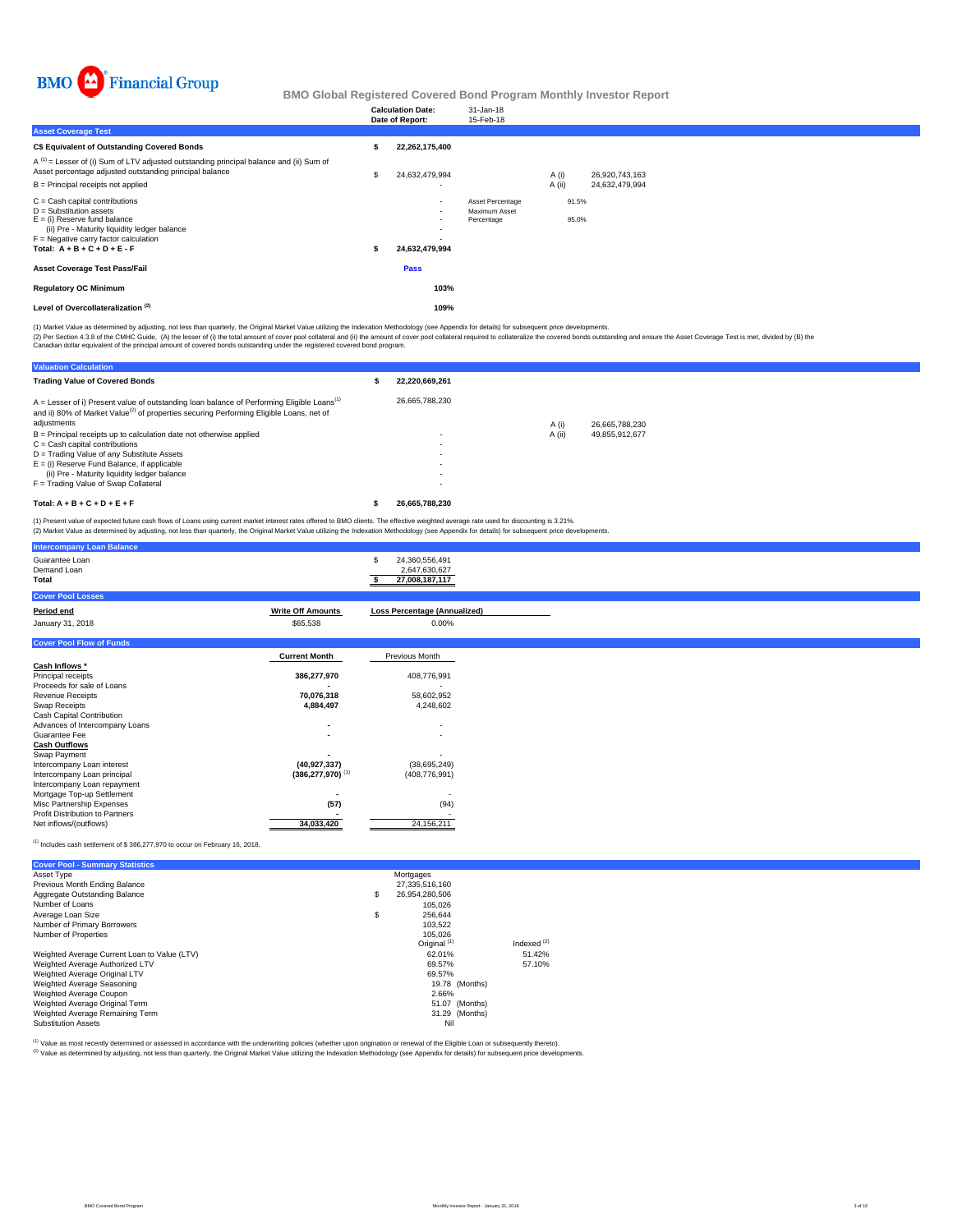

### **Calculation Date:** 31-Jan-18 **BMO Global Registered Covered Bond Program Monthly Investor Report**

|                                              | Date of Report:        | 15-Feb-18  |                          |            |
|----------------------------------------------|------------------------|------------|--------------------------|------------|
| <b>Cover Pool - Delinguency Distribution</b> |                        |            |                          |            |
| Aging Summary                                | <b>Number of Loans</b> | Percentage | <b>Principal Balance</b> | Percentage |
| Current and less than 30 days past due       | 104.415                | 99.42      | 26.813.285.509           | 99.48      |
| 30 - 59 days past due                        | 286                    | 0.27       | 70.265.022               | 0.26       |
| 60 - 89 days past due                        | 130                    | 0.12       | 37.192.632               | 0.14       |
| 90 or more days past due                     | 195                    | 0.19       | 33.537.343               | 0.12       |
| Grand Total                                  | 105.026                | 100.00     | 26.954.280.506           | 100.00     |
|                                              |                        |            |                          |            |

**Cover Pool - Provincial Distribution**

| Province                        | <b>Number of Loans</b> | Percentage |   | <b>Principal Balance</b> | Percentage |
|---------------------------------|------------------------|------------|---|--------------------------|------------|
| Alberta                         | 12.779                 | 12.17      |   | 3.129.123.905            | 11.61      |
| <b>British Columbia</b>         | 15,400                 | 14.66      | ж | 5.205.562.044            | 19.31      |
| Manitoba                        | 1,395                  | 1.33       |   | 241.660.942              | 0.90       |
| <b>New Brunswick</b>            | 1,672                  | 1.59       |   | 210.796.709              | 0.78       |
| Newfoundland                    | 2,878                  | 2.74       |   | 474.262.211              | 1.76       |
| Northwest Territories & Nunavut | 93                     | 0.09       |   | 19.158.919               | 0.07       |
| Nova Scotia                     | 3.231                  | 3.08       |   | 554.252.248              | 2.06       |
| Ontario                         | 47.106                 | 44.85      | ъ | 13.186.690.639           | 48.92      |
| Prince Edward Island            | 520                    | 0.50       |   | 71.990.115               | 0.27       |
| Quebec                          | 17.734                 | 16.89      | ъ | 3.420.207.927            | 12.69      |
| Saskatchewan                    | 2.114                  | 2.01       |   | 419.032.820              | 1.55       |
| <b>Yukon Territories</b>        | 104                    | 0.10       |   | 21.542.028               | 0.08       |
| <b>Grand Total</b>              | 105,026                | 100.00     |   | 26,954,280,506           | 100.00     |

| <b>Cover Pool - Credit Score Distribution</b> |                        |            |                          |            |
|-----------------------------------------------|------------------------|------------|--------------------------|------------|
| Credit Score <sup>(1)</sup>                   | <b>Number of Loans</b> | Percentage | <b>Principal Balance</b> | Percentage |
| Score Unavailable                             | 944                    | 0.90       | 194.675.188              | 0.72       |
| Less than 600                                 | 1.790                  | 1.70       | 375,080,899              | 1.39       |
| $600 - 650$                                   | 3.862                  | 3.68       | 955.659.497              | 3.55       |
| $651 - 700$                                   | 8.495                  | 8.09       | 2.209.712.446            | 8.20       |
| 701 - 750                                     | 16.044                 | 15.28      | 4.426.642.359            | 16.42      |
| 751 - 800                                     | 19.952                 | 19.00      | 5.617.829.440            | 20.84      |
| 801 and Above                                 | 53.939                 | 51.36      | 13.174.680.676           | 48.88      |
| <b>Grand Total</b>                            | 105.026                | 100.00     | 26.954.280.506           | 100.00     |

(1) As of August 31, 2017, the bank changed its primary credit scoring model from Beacon 4 to Beacon 9 score. As a result of this change, the credit bureau scores in the table are not comparable to periods prior to August

| <b>Cover Pool - Rate Type Distribution</b>           |                        |            |                          |            |
|------------------------------------------------------|------------------------|------------|--------------------------|------------|
| <b>Rate Type</b>                                     | <b>Number of Loans</b> | Percentage | <b>Principal Balance</b> | Percentage |
| Fixed                                                | 83,197                 | 79.22      | 20,776,358,835           | 77.08      |
| Variable                                             | 21.829                 | 20.78      | 6,177,921,670            | 22.92      |
| <b>Grand Total</b>                                   | 105.026                | 100.00     | 26,954,280,506           | 100.00     |
|                                                      |                        |            |                          |            |
| <b>Cover Pool - Mortgage Asset Type Distribution</b> |                        |            |                          |            |
| <b>Mortgage Asset Type</b>                           | <b>Number of Loans</b> | Percentage | <b>Principal Balance</b> | Percentage |
| <b>Conventional Amortizing Mortgages</b>             | 105,026                | 100.00     | 26,954,280,506           | 100.00     |
| <b>Grand Total</b>                                   | 105.026                | 100.00     | 26.954.280.506           | 100.00     |
|                                                      |                        |            |                          |            |
| <b>Cover Pool - Occupancy Type Distribution</b>      |                        |            |                          |            |

| <b>Occupancy Type</b> | Number of Loans | Percentage | <b>Principal Balance</b> | Percentage |
|-----------------------|-----------------|------------|--------------------------|------------|
| Owner Occupied        | 80.126          | 76.29      | 21.677.963.161           | 80.42      |
| Non-Owner Occupied    | 24,900          | 23.71      | 5.276.317.344            | 19.58      |
| <b>Grand Total</b>    | 105.026         | 100.00     | 26.954.280.506           | 100.00     |
|                       |                 |            |                          |            |

| <b>Cover Pool - Mortgage Rate Distribution</b> |                        |            |   |                          |            |
|------------------------------------------------|------------------------|------------|---|--------------------------|------------|
| Mortgage Rate (%)                              | <b>Number of Loans</b> | Percentage |   | <b>Principal Balance</b> | Percentage |
| Less than 1.00                                 | 16                     | 0.02       |   | 3.780.116                | 0.01       |
| $1.00 - 3.99$                                  | 102,857                | 97.93      | S | 26,541,949,803           | 98.47      |
| $4.00 - 4.49$                                  | 1.050                  | 1.00       |   | 206.839.704              | 0.77       |
| $4.50 - 4.99$                                  | 755                    | 0.72       | ж | 147.391.690              | 0.55       |
| $5.00 - 5.49$                                  | 10                     | 0.01       |   | 2.004.113                | 0.01       |
| $5.50 - 5.99$                                  | 3                      | 0.00       |   | 431.523                  | 0.00       |
| $6.00 - 6.49$                                  | 6                      | 0.01       |   | 838,918                  | 0.00       |
| $6.50 - 6.99$                                  | 329                    | 0.31       |   | 51.044.640               | 0.19       |
| $7.00 - 7.49$                                  | ۰                      |            |   |                          |            |
| $7.50 - 7.99$                                  |                        | $\sim$     |   |                          | ۰          |
| 8.00 and Above                                 |                        |            |   |                          |            |
| <b>Grand Total</b>                             | 105,026                | 100.00     |   | 26,954,280,506           | 100.00     |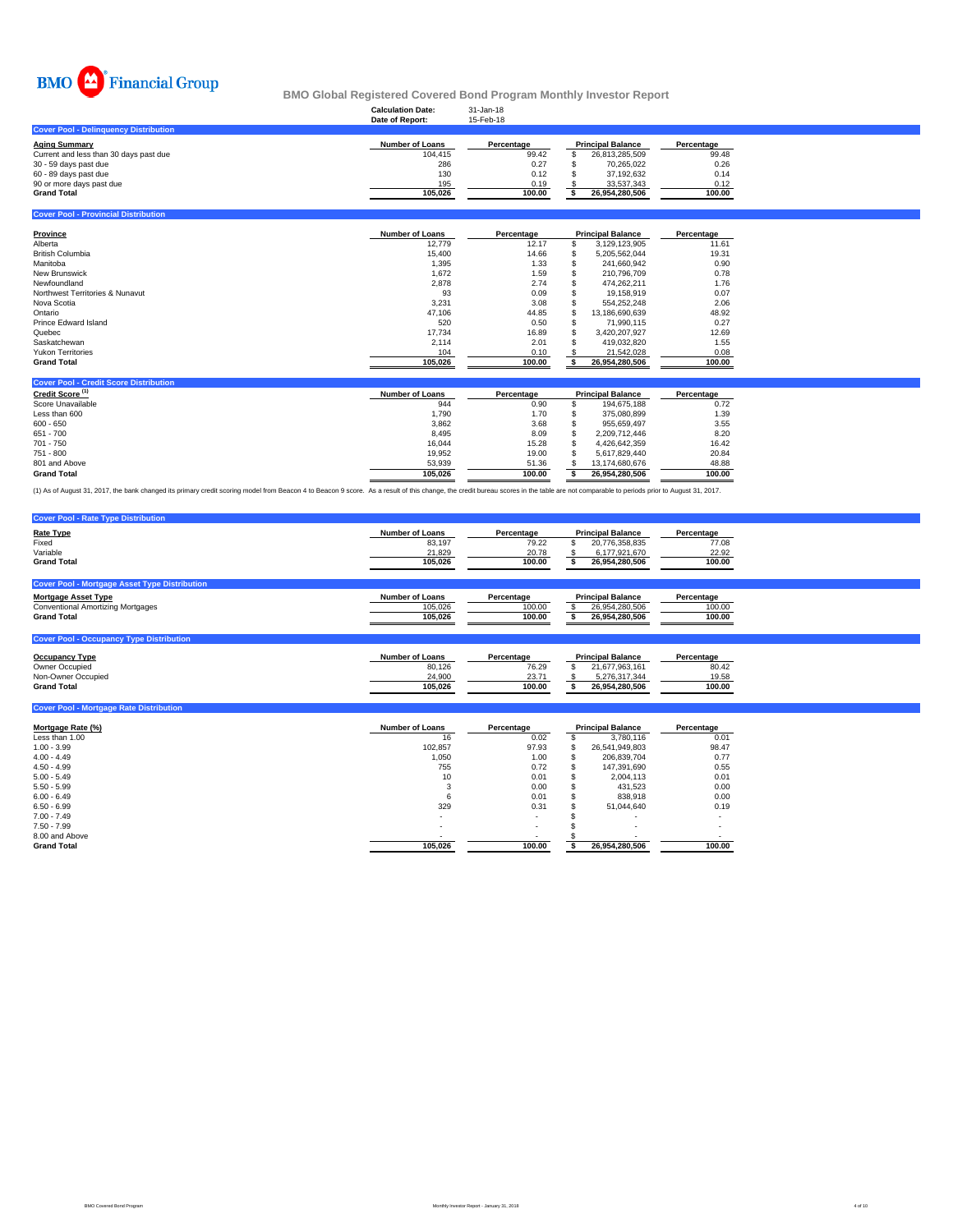

### **Calculation Date:** 31-Jan-18 **BMO Global Registered Covered Bond Program Monthly Investor Report**

|                                           | Date of Report:        | 15-Feb-18  |                          |            |
|-------------------------------------------|------------------------|------------|--------------------------|------------|
| Cover Pool - Indexed LTV Distribution (1) |                        |            |                          |            |
| Indexed LTV (%)                           | <b>Number of Loans</b> | Percentage | <b>Principal Balance</b> | Percentage |
| 20.00 and Below                           | 11,341                 | 10.80      | 998.714.766              | 3.71       |
| $20.01 - 25.00$                           | 4,383                  | 4.17       | 705,325,335              | 2.62       |
| 25.01 - 30.00                             | 5,136                  | 4.89       | 1,077,794,093            | 4.00       |
| $30.01 - 35.00$                           | 6,368                  | 6.06       | 1.619.592.252            | 6.01       |
| $35.01 - 40.00$                           | 8,396                  | 7.99       | 2.364.543.206            | 8.77       |
| $40.01 - 45.00$                           | 9.394                  | 8.94       | 2.579.975.239            | 9.57       |
| 45.01 - 50.00                             | 10.647                 | 10.14      | 2,850,007,801            | 10.57      |
| $50.01 - 55.00$                           | 10,109                 | 9.63       | 2,915,425,370            | 10.82      |
| $55.01 - 60.00$                           | 9,498                  | 9.04       | 2.739.995.718            | 10.17      |
| $60.01 - 65.00$                           | 8,623                  | 8.21       | 2.473.700.429            | 9.18       |
| 65.01 - 70.00                             | 8.760                  | 8.34       | 2.646.714.550            | 9.82       |
| 70.01 - 75.00                             | 8,453                  | 8.05       | 2,659,714,043            | 9.87       |
| 75.01 - 80.00                             | 3,918                  | 3.73       | 1,322,777,705            | 4.91       |
| 80.01 and Above                           |                        |            |                          |            |
| <b>Grand Total</b>                        | 105,026                | 100.00     | 26.954.280.506           | 100.00     |

<sup>(1)</sup> Value as determined by adjusting, not less than quarterly, the Original Market Value utilizing the Indexation Methodology (see Appendix for details) for subsequent price developments.

| <b>Cover Pool - Remaining Term Distribution</b> |                        |            |                          |            |
|-------------------------------------------------|------------------------|------------|--------------------------|------------|
| <b>Months to Maturity</b>                       | <b>Number of Loans</b> | Percentage | <b>Principal Balance</b> | Percentage |
| Less than 12                                    | 17.329                 | 16.50      | 4.664.737.791            | 17.31      |
| $12 - 17$                                       | 9,056                  | 8.62       | 2.270.153.564            | 8.42       |
| $18 - 24$                                       | 12.621                 | 12.02      | 3.101.060.145            | 11.50      |
| $25 - 30$                                       | 9,859                  | 9.39       | 2.434.064.458            | 9.03       |
| $31 - 36$                                       | 12.529                 | 11.93      | 3.167.707.802            | 11.75      |
| $37 - 42$                                       | 10.127                 | 9.64       | 2.468.240.874            | 9.16       |
| $43 - 48$                                       | 14.062                 | 13.39      | 3.695.571.618            | 13.71      |
| $49 - 54$                                       | 13.141                 | 12.51      | 3.556.333.594            | 13.19      |
| $55 - 60$                                       | 6.091                  | 5.80       | .550.584.350             | 5.75       |
| $61 - 63$                                       | 14                     | 0.01       | 2,366,556                | 0.01       |
| 72 and Above                                    | 197                    | 0.19       | 43,459,752               | 0.16       |
| <b>Grand Total</b>                              | 105,026                | 100.00     | 26.954.280.506           | 100.00     |

| <b>Remaining Principal Balance (C\$)</b> | <b>Number of Loans</b> | Percentage |   | <b>Principal Balance</b> | Percentage |
|------------------------------------------|------------------------|------------|---|--------------------------|------------|
| 99,999 and Below                         | 18.587                 | 17.70      |   | 1.169.109.007            | 4.34       |
| 100.000 - 199.999                        | 32,354                 | 30.81      |   | 4,875,509,183            | 18.09      |
| 200.000 - 299.999                        | 24.561                 | 23.39      | Ъ | 6.035.421.392            | 22.39      |
| 300,000 - 399,999                        | 12.946                 | 12.33      | S | 4.464.186.903            | 16.56      |
| 400.000 - 499.999                        | 6,891                  | 6.56       | S | 3.070.548.978            | 11.39      |
| 500,000 - 599,999                        | 3,671                  | 3.50       | ж | 1,999,525,719            | 7.42       |
| 600,000 - 699,999                        | 2,035                  | 1.94       | ъ | 1.316.337.404            | 4.88       |
| 700.000 - 799.999                        | 1,207                  | 1.15       |   | 901.631.757              | 3.35       |
| 800.000 - 899.999                        | 749                    | 0.71       |   | 635,937,531              | 2.36       |
| 900.000 - 999.999                        | 589                    | 0.56       |   | 558.942.120              | 2.07       |
| 1,000,000 - 1,499,999                    | 1,125                  | 1.07       |   | 1,355,614,938            | 5.03       |
| 1.500.000 - 2.000.000                    | 239                    | 0.23       |   | 407.231.287              | 1.51       |
| 2,000,000 - 3,000,000                    | 72                     | 0.07       |   | 164,284,288              | 0.61       |
| 3,000,000 and Above                      |                        |            |   |                          |            |
|                                          | 105,026                | 100.00     |   | 26,954,280,506           | 100.00     |

| <b>Property Type</b> | <b>Number of Loans</b> | Percentage | <b>Principal Balance</b> | Percentage |
|----------------------|------------------------|------------|--------------------------|------------|
| Condominium          | 22.223                 | 21.16      | 4.380.376.191            | 16.25      |
| Multi-Residential    | 5.340                  | 5.08       | 1.292.935.567            | 4.80       |
| Single Family        | 69.753                 | 66.41      | 19.360.707.594           | 71.83      |
| Townhouse            | 7.710                  | 7.34       | 1.920.261.154            | 7.12       |
| <b>Grand Total</b>   | 105.026                | 100.00     | 26.954.280.506           | 100.00     |

*Note: Percentages and totals in the above tables may not add exactly due to rounding.*

**Coverty Type Distribution** 

## **Cover Pool - Indexed LTV and Delinquency Distribution by Province**

|          |                 | <b>Aging Summary</b> |                                                     |  |                           |  |                           |  |                             |    |               |
|----------|-----------------|----------------------|-----------------------------------------------------|--|---------------------------|--|---------------------------|--|-----------------------------|----|---------------|
| Province | Indexed LTV (%) |                      | <b>Current and</b><br>less than 30<br>days past due |  | 30 to 59<br>days past due |  | 60 to 89<br>days past due |  | 90 or more<br>days past due |    | Total         |
| Alberta  | 20.00 and Below |                      | 72.163.649                                          |  | 272.317                   |  |                           |  | 147.855                     | S. | 72,583,821    |
|          | $20.01 - 25$    |                      | 48.802.330                                          |  | 105.898                   |  |                           |  |                             |    | 48,908,228    |
|          | $25.01 - 30$    |                      | 69,928,130                                          |  | 250,950                   |  |                           |  |                             |    | 70,179,080    |
|          | $30.01 - 35$    |                      | 93.415.481                                          |  |                           |  |                           |  |                             |    | 93.415.481    |
|          | $35.01 - 40$    |                      | 128.539.325                                         |  | 184.927                   |  | 253.074                   |  |                             |    | 128.977.326   |
|          | $40.01 - 45$    |                      | 167.325.745                                         |  | 933.030                   |  | 835.197                   |  | 782,895                     |    | 169.876.868   |
|          | $45.01 - 50$    |                      | 218.627.876                                         |  | 1.245.853                 |  |                           |  |                             |    | 219.873.729   |
|          | $50.01 - 55$    |                      | 289.564.292                                         |  | 2,072,605                 |  | 552,891                   |  | 803,111                     |    | 292,992,899   |
|          | $55.01 - 60$    |                      | 368.634.989                                         |  | 698.249                   |  | 1.276.703                 |  |                             |    | 370.609.942   |
|          | $60.01 - 65$    |                      | 398.598.649                                         |  | 1.082.548                 |  | 792.980                   |  | 1.325.416                   |    | 401.799.593   |
|          | $65.01 - 70$    |                      | 332.642.170                                         |  | 513.066                   |  | 669.356                   |  | 459,126                     |    | 334.283.718   |
|          | $70.01 - 75$    |                      | 516.352.878                                         |  | 470.561                   |  |                           |  | 357.704                     |    | 517.181.143   |
|          | $75.01 - 80$    |                      | 406,190,902                                         |  | 1,832,599                 |  | 418,578                   |  |                             |    | 408.442.079   |
|          | 80.01 and Above |                      |                                                     |  |                           |  |                           |  |                             |    |               |
|          |                 |                      | 3.110.786.416                                       |  | 9.662.603                 |  | 4.798.779                 |  | 3.876.107                   |    | 3.129.123.905 |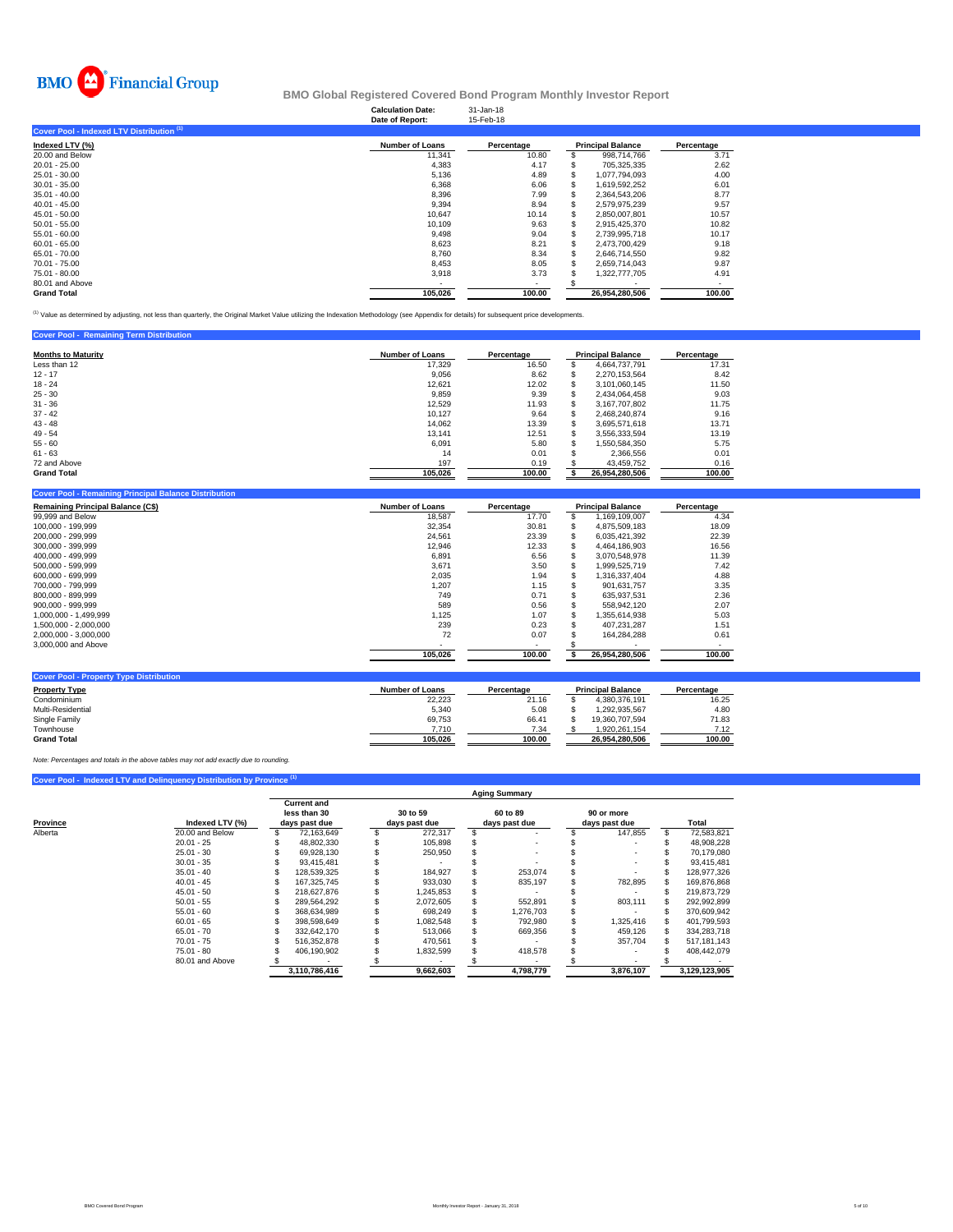

**Calculation Date:** 31-Jan-18 **Date of Report:** 15-Feb-18

| rovince              | Indexed L                    |
|----------------------|------------------------------|
| British Columbia     | 20.00 and Bel                |
|                      | $20.01 - 25$<br>$25.01 - 30$ |
|                      | $30.01 - 35$                 |
|                      | $35.01 - 40$                 |
|                      | $40.01 - 45$                 |
|                      | $45.01 - 50$                 |
|                      | $50.01 - 55$                 |
|                      | $55.01 - 60$                 |
|                      | $60.01 - 65$                 |
|                      | $65.01 - 70$                 |
|                      | $70.01 - 75$                 |
|                      | 75.01 - 80                   |
|                      | 80.01 and Abo                |
|                      |                              |
| rovince              | Indexed L'                   |
| <b>Aanitoba</b>      | 20.00 and Bel                |
|                      | $20.01 - 25$                 |
|                      | $25.01 - 30$                 |
|                      | $30.01 - 35$                 |
|                      | $35.01 - 40$                 |
|                      | $40.01 - 45$                 |
|                      | $45.01 - 50$                 |
|                      | $50.01 - 55$                 |
|                      | $55.01 - 60$                 |
|                      | 60.01 - 65                   |
|                      | $65.01 - 70$<br>$70.01 - 75$ |
|                      | $75.01 - 80$                 |
|                      | 80.01 and Abo                |
|                      |                              |
|                      |                              |
| rovince              | Indexed L'                   |
| <b>Jew Brunswick</b> | 20.00 and Bel                |
|                      | $20.01 - 25$                 |
|                      | $25.01 - 30$                 |
|                      | $30.01 - 35$                 |
|                      | 35.01 - 40                   |
|                      | $40.01 - 45$                 |
|                      | $45.01 - 50$                 |
|                      | $50.01 - 55$                 |
|                      | $55.01 - 60$<br>$60.01 - 65$ |
|                      | $65.01 - 70$                 |
|                      | $70.01 - 75$                 |
|                      | $75.01 - 80$                 |
|                      | 80.01 and Abo                |
|                      |                              |
| rovince              | Indexed L'                   |
| <b>Jewfoundland</b>  | $20.00$ and Bel              |
|                      | $20.01 - 25$                 |
|                      | $25.01 - 30$                 |
|                      | $30.01 - 35$                 |

|                              |                 | <b>Aging Summary</b> |                                                     |  |                           |  |                           |  |                             |    |               |  |  |  |  |
|------------------------------|-----------------|----------------------|-----------------------------------------------------|--|---------------------------|--|---------------------------|--|-----------------------------|----|---------------|--|--|--|--|
| Province<br>British Columbia | Indexed LTV (%) |                      | <b>Current and</b><br>less than 30<br>days past due |  | 30 to 59<br>days past due |  | 60 to 89<br>days past due |  | 90 or more<br>days past due |    | Total         |  |  |  |  |
|                              | 20.00 and Below |                      | 336,899,554                                         |  | 1,243,829                 |  | 1,196,529                 |  | 466,563                     |    | 339,806,475   |  |  |  |  |
|                              | $20.01 - 25$    |                      | 247.555.404                                         |  | 552.487                   |  | 136.831                   |  | 150.914                     |    | 248,395,636   |  |  |  |  |
|                              | $25.01 - 30$    |                      | 414.016.652                                         |  | 826.552                   |  |                           |  |                             |    | 414.843.204   |  |  |  |  |
|                              | $30.01 - 35$    |                      | 681.777.344                                         |  | 3,988,028                 |  | 1.507.819                 |  | 1.424.968                   |    | 688,698,159   |  |  |  |  |
|                              | $35.01 - 40$    |                      | 844.797.191                                         |  | 5,503,569                 |  | 1.373.839                 |  | 792,287                     | S. | 852,466,887   |  |  |  |  |
|                              | $40.01 - 45$    |                      | 622.006.386                                         |  | 679.765                   |  | 1.122.489                 |  | 438,303                     | S. | 624.246.943   |  |  |  |  |
|                              | $45.01 - 50$    |                      | 458.530.313                                         |  | 1,195,539                 |  | 257,672                   |  |                             |    | 459,983,524   |  |  |  |  |
|                              | $50.01 - 55$    |                      | 441.611.495                                         |  | 480,606                   |  |                           |  | 255.708                     |    | 442.347.809   |  |  |  |  |
|                              | $55.01 - 60$    |                      | 320.825.357                                         |  | 1.257.251                 |  | 1.021.773                 |  | 127,624                     |    | 323,232,005   |  |  |  |  |
|                              | $60.01 - 65$    |                      | 253.221.569                                         |  |                           |  |                           |  |                             |    | 253,221,569   |  |  |  |  |
|                              | $65.01 - 70$    |                      | 297.744.678                                         |  |                           |  |                           |  |                             |    | 297.744.678   |  |  |  |  |
|                              | $70.01 - 75$    |                      | 199.250.130                                         |  | 350,026                   |  |                           |  |                             |    | 199,600,156   |  |  |  |  |
|                              | 75.01 - 80      |                      | 60.975.000                                          |  |                           |  |                           |  |                             |    | 60.975.000    |  |  |  |  |
|                              | 80.01 and Above |                      |                                                     |  |                           |  |                           |  |                             |    |               |  |  |  |  |
|                              |                 |                      | 5,179,211,070                                       |  | 16.077.654                |  | 6,616,952                 |  | 3.656.368                   |    | 5,205,562,044 |  |  |  |  |

|  | <b>Aging Summary</b> |
|--|----------------------|
|  |                      |

|          |                 | <b>Current and</b><br>less than 30<br>days past due |             | 30 to 59      | 60 to 89      | 90 or more    |       |             |
|----------|-----------------|-----------------------------------------------------|-------------|---------------|---------------|---------------|-------|-------------|
| Province | Indexed LTV (%) |                                                     |             | days past due | days past due | days past due | Total |             |
| Manitoba | 20.00 and Below |                                                     | 6,496,573   |               |               |               |       | 6,496,573   |
|          | $20.01 - 25$    |                                                     | 3.060.440   |               | 46,056        |               |       | 3.106.496   |
|          | $25.01 - 30$    |                                                     | 5,871,766   |               |               |               |       | 5,871,766   |
|          | $30.01 - 35$    |                                                     | 6.914.859   |               |               |               |       | 6,914,859   |
|          | $35.01 - 40$    |                                                     | 8.847.024   |               |               |               |       | 8,847,024   |
|          | $40.01 - 45$    |                                                     | 9.305.939   |               |               | 95,570        |       | 9,401,509   |
|          | $45.01 - 50$    |                                                     | 17.252.145  | 157,563       |               |               |       | 17,409,708  |
|          | $50.01 - 55$    |                                                     | 23.588.087  |               |               |               |       | 23,588,087  |
|          | $55.01 - 60$    |                                                     | 30.078.319  |               |               | 196.498       |       | 30,274,818  |
|          | $60.01 - 65$    |                                                     | 26.477.349  | 108,569       |               |               |       | 26,585,918  |
|          | $65.01 - 70$    |                                                     | 35.410.714  |               |               |               |       | 35,410,714  |
|          | $70.01 - 75$    |                                                     | 37.425.903  |               | 310.080       |               |       | 37,735,984  |
|          | $75.01 - 80$    |                                                     | 30.017.487  |               |               |               |       | 30,017,487  |
|          | 80.01 and Above |                                                     |             |               |               |               |       |             |
|          |                 |                                                     | 240.746.606 | 266.132       | 356.136       | 292.068       |       | 241,660,942 |

|                           |                 |                                                     | <b>Aging Summary</b> |                           |         |  |                           |  |                             |  |              |  |  |  |  |  |
|---------------------------|-----------------|-----------------------------------------------------|----------------------|---------------------------|---------|--|---------------------------|--|-----------------------------|--|--------------|--|--|--|--|--|
| Province<br>New Brunswick | Indexed LTV (%) | <b>Current and</b><br>less than 30<br>days past due |                      | 30 to 59<br>days past due |         |  | 60 to 89<br>days past due |  | 90 or more<br>days past due |  | <b>Total</b> |  |  |  |  |  |
|                           | 20.00 and Below |                                                     | 6.454.348            |                           | 70,208  |  |                           |  |                             |  | 6.524.557    |  |  |  |  |  |
|                           | $20.01 - 25$    |                                                     | 3.894.289            |                           | 23,922  |  |                           |  | 98,074                      |  | 4,016,285    |  |  |  |  |  |
|                           | $25.01 - 30$    |                                                     | 5.138.991            |                           |         |  | ۰                         |  | 115.948                     |  | 5,254,939    |  |  |  |  |  |
|                           | $30.01 - 35$    |                                                     | 5.335.977            |                           |         |  |                           |  |                             |  | 5,335,977    |  |  |  |  |  |
|                           | $35.01 - 40$    |                                                     | 11.257.123           |                           |         |  | ۰                         |  | 76,119                      |  | 11,333,242   |  |  |  |  |  |
|                           | $40.01 - 45$    |                                                     | 22.269.621           |                           | 273,761 |  |                           |  |                             |  | 22,543,382   |  |  |  |  |  |
|                           | $45.01 - 50$    |                                                     | 29.404.145           |                           | 57,150  |  |                           |  |                             |  | 29.461.295   |  |  |  |  |  |
|                           | $50.01 - 55$    |                                                     | 29.016.923           |                           | 120,156 |  | 193,041                   |  | 619,287                     |  | 29,949,406   |  |  |  |  |  |
|                           | $55.01 - 60$    |                                                     | 23.252.547           |                           |         |  |                           |  |                             |  | 23,252,547   |  |  |  |  |  |
|                           | $60.01 - 65$    |                                                     | 21.006.315           |                           |         |  |                           |  |                             |  | 21,006,315   |  |  |  |  |  |
|                           | $65.01 - 70$    |                                                     | 19.167.528           |                           | 84,305  |  | 271.074                   |  |                             |  | 19,522,906   |  |  |  |  |  |
|                           | $70.01 - 75$    |                                                     | 22.834.366           |                           |         |  |                           |  |                             |  | 22,834,366   |  |  |  |  |  |
|                           | $75.01 - 80$    |                                                     | 9.761.491            |                           |         |  |                           |  | $\overline{\phantom{a}}$    |  | 9.761.491    |  |  |  |  |  |
|                           | 80.01 and Above |                                                     |                      |                           |         |  |                           |  |                             |  |              |  |  |  |  |  |
|                           |                 |                                                     | 208,793,665          |                           | 629,501 |  | 464,115                   |  | 909,428                     |  | 210,796,709  |  |  |  |  |  |

|--|

|              |                 |                               | <b>UUITEIR</b> and |               |               |               |       |             |
|--------------|-----------------|-------------------------------|--------------------|---------------|---------------|---------------|-------|-------------|
|              |                 | less than 30<br>days past due |                    | 30 to 59      | 60 to 89      | 90 or more    |       |             |
| Province     | Indexed LTV (%) |                               |                    | days past due | days past due | days past due | Total |             |
| Newfoundland | 20.00 and Below |                               | 8.516.257          |               |               |               |       | 8,516,257   |
|              | $20.01 - 25$    |                               | 6.091.047          | 108,003       | 76.878        |               |       | 6,275,929   |
|              | $25.01 - 30$    |                               | 8.597.263          |               |               | 67.765        |       | 8,665,027   |
|              | $30.01 - 35$    |                               | 13.743.254         |               | 193.688       |               |       | 13.936.942  |
|              | $35.01 - 40$    |                               | 19.562.638         |               |               | 89,679        |       | 19.652.317  |
|              | $40.01 - 45$    |                               | 34.520.258         | 211.769       | 100.402       |               |       | 34,832,428  |
|              | $45.01 - 50$    |                               | 79.280.820         | 659,877       | 525.821       | 1.756.646     |       | 82.223.164  |
|              | $50.01 - 55$    |                               | 77.931.125         | 1.025.590     |               | 807.414       |       | 79.764.129  |
|              | $55.01 - 60$    |                               | 61.652.467         | 253,981       | 332.089       | 173.162       |       | 62.411.700  |
|              | $60.01 - 65$    |                               | 54.450.465         | 415.407       |               |               |       | 54.865.872  |
|              | $65.01 - 70$    |                               | 42.291.264         |               |               | 114.125       |       | 42.405.389  |
|              | $70.01 - 75$    |                               | 42.094.639         |               |               |               |       | 42.094.639  |
|              | $75.01 - 80$    |                               | 18.618.417         |               |               |               |       | 18.618.417  |
|              | 80.01 and Above |                               |                    |               |               |               |       |             |
|              |                 |                               | 467,349,915        | 2,674,626     | 1,228,879     | 3,008,791     |       | 474.262.211 |
|              |                 |                               |                    |               |               |               |       |             |

**Current and**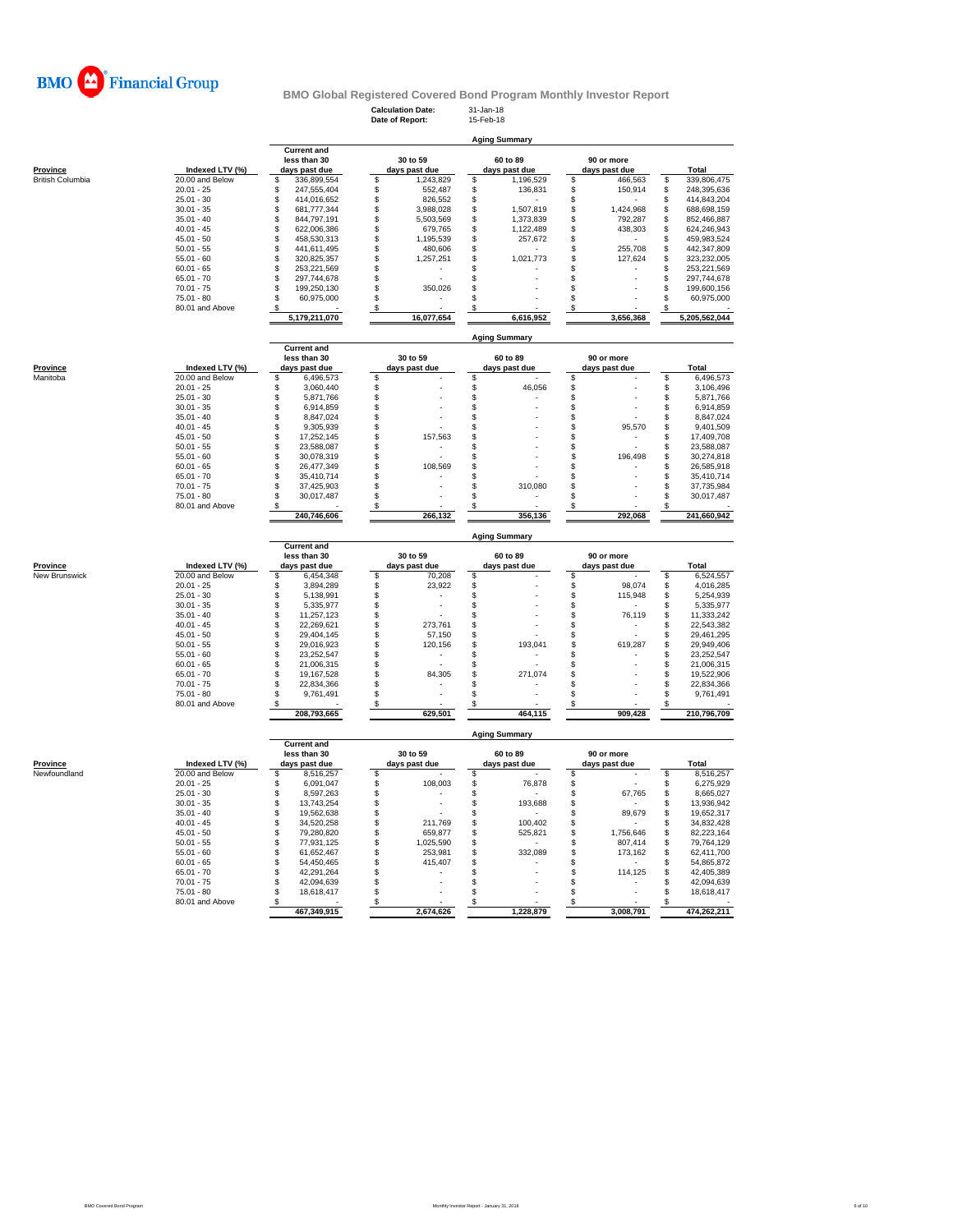

|                       |                                    |                                       | <b>Calculation Date:</b><br>Date of Report: | 31-Jan-18<br>15-Feb-18<br><b>Aging Summary</b> |                                |                                            |
|-----------------------|------------------------------------|---------------------------------------|---------------------------------------------|------------------------------------------------|--------------------------------|--------------------------------------------|
|                       |                                    | <b>Current and</b><br>less than 30    | 30 to 59                                    | 60 to 89                                       | 90 or more                     |                                            |
| <b>Province</b>       | Indexed LTV (%)                    | days past due                         | days past due                               | days past due                                  | days past due                  | Total                                      |
| Northwest Territories | 20.00 and Below<br>$20.01 - 25$    | 1,520,619<br>\$<br>\$<br>258,031      | \$<br>\$                                    | \$<br>\$                                       | \$<br>\$                       | 1,520,619<br>\$<br>\$<br>258,031           |
|                       | $25.01 - 30$                       | \$<br>1,400,378                       | \$<br>58.963                                | \$                                             | \$                             | 1,459,341<br>\$                            |
|                       | $30.01 - 35$                       | \$<br>861,705                         | \$                                          | \$                                             | \$                             | 861,705<br>\$                              |
|                       | $35.01 - 40$                       | \$<br>1,980,098                       | \$                                          | \$                                             | \$                             | \$<br>1,980,098                            |
|                       | $40.01 - 45$                       | \$<br>2,920,983                       | \$                                          | \$                                             | \$                             | 2,920,983<br>\$                            |
|                       | $45.01 - 50$                       | \$<br>2,424,738                       | \$                                          | \$                                             | \$                             | \$<br>2,424,738                            |
|                       | $50.01 - 55$                       | \$<br>1.601.041                       | \$                                          | \$                                             | \$                             | 1,601,041<br>S                             |
|                       | $55.01 - 60$<br>$60.01 - 65$       | \$<br>1,156,182<br>\$<br>1,195,894    | \$<br>\$                                    | \$<br>\$                                       | \$<br>\$                       | \$<br>1,156,182<br>\$<br>1,195,894         |
|                       | $65.01 - 70$                       | \$<br>181,814                         | \$                                          | \$                                             | \$                             | 181,814<br>S                               |
|                       | $70.01 - 75$                       | \$<br>2,174,529                       | \$                                          | \$                                             | \$                             | \$<br>2,174,529                            |
|                       | 75.01 - 80                         | \$<br>1,423,945                       | \$                                          | \$                                             | \$                             | S<br>1,423,945                             |
|                       | 80.01 and Above                    | \$                                    | \$                                          | \$                                             | \$                             | \$                                         |
|                       |                                    | 19,099,956<br>\$                      | \$<br>58,963                                | \$                                             | \$                             | 19,158,919<br>\$                           |
|                       |                                    | <b>Current and</b>                    |                                             | <b>Aging Summary</b>                           |                                |                                            |
|                       |                                    | less than 30                          | 30 to 59                                    | 60 to 89                                       | 90 or more                     |                                            |
| <b>Province</b>       | Indexed LTV (%)                    | days past due                         | days past due                               | days past due                                  | days past due                  | Total                                      |
| Nova Scotia           | 20.00 and Below                    | \$<br>11,063,783                      | \$<br>24,394                                | \$                                             | \$                             | 11,088,177<br>\$                           |
|                       | $20.01 - 25$                       | \$<br>8,990,723                       | \$                                          | \$                                             | \$<br>24,781                   | \$<br>9,015,504                            |
|                       | $25.01 - 30$                       | \$<br>10,005,362                      | \$<br>50,157                                | \$                                             | \$                             | \$<br>10,055,518                           |
|                       | $30.01 - 35$<br>$35.01 - 40$       | \$<br>13,336,223<br>\$<br>17,996,476  | \$<br>\$                                    | \$<br>37,478<br>\$                             | \$<br>\$                       | \$<br>13,373,701<br>17,996,476<br>\$       |
|                       | $40.01 - 45$                       | \$<br>25,554,349                      | \$<br>653,614                               | \$<br>155,969                                  | \$<br>43,175                   | \$<br>26,407,106                           |
|                       | $45.01 - 50$                       | \$<br>46,755,775                      | \$<br>40,587                                | \$                                             | \$<br>68,838                   | \$<br>46,865,201                           |
|                       | $50.01 - 55$                       | \$<br>44.505.573                      | \$<br>329,423                               | \$<br>74,817                                   | \$<br>275,957                  | S<br>45,185,771                            |
|                       | $55.01 - 60$                       | Ŝ<br>64,888,856                       | \$<br>932,185                               | \$<br>148,789                                  | \$                             | 65,969,829<br>S                            |
|                       | $60.01 - 65$                       | \$<br>74,437,010                      | \$<br>903,966                               | \$<br>428,166                                  | \$                             | \$<br>75,769,141                           |
|                       | $65.01 - 70$                       | \$<br>98.850.366                      | \$                                          | \$                                             | \$<br>223,007                  | S<br>99.073.374                            |
|                       | $70.01 - 75$<br>75.01 - 80         | \$<br>89,660,102<br>\$                | \$<br>\$                                    | \$<br>\$                                       | \$<br>\$                       | \$<br>89,660,102<br>\$<br>43,792,348       |
|                       | 80.01 and Above                    | 43,676,700                            | S                                           |                                                | 115,648<br>S.                  |                                            |
|                       |                                    | 549,721,298                           | 2,934,324                                   | 845,219                                        | 751,407                        | 554,252,248                                |
|                       |                                    |                                       |                                             |                                                |                                |                                            |
|                       |                                    |                                       |                                             | <b>Aging Summary</b>                           |                                |                                            |
|                       |                                    | <b>Current and</b><br>less than 30    | 30 to 59                                    | 60 to 89                                       | 90 or more                     | Total                                      |
| Province<br>Nunavut   | Indexed LTV (%)<br>20.00 and Below | days past due<br>\$                   | days past due<br>\$                         | days past due<br>\$                            | days past due<br>\$            | \$                                         |
|                       | $20.01 - 25$                       | \$                                    | \$                                          | \$                                             | \$                             | \$                                         |
|                       | $25.01 - 30$                       | \$                                    | \$                                          | \$                                             | \$                             | \$                                         |
|                       | $30.01 - 35$                       | \$                                    | \$                                          | \$                                             | \$                             | \$                                         |
|                       | $35.01 - 40$                       | \$                                    | \$                                          | \$                                             | \$                             | \$                                         |
|                       | $40.01 - 45$                       | \$                                    | \$                                          | \$                                             | \$                             | \$                                         |
|                       | $45.01 - 50$<br>$50.01 - 55$       | \$<br>\$                              | \$                                          | \$<br>\$                                       | \$                             | \$<br>\$                                   |
|                       | $55.01 - 60$                       | \$                                    | \$<br>\$                                    | \$                                             | \$<br>\$                       | \$                                         |
|                       | $60.01 - 65$                       | \$                                    | \$                                          | \$                                             | \$                             | \$                                         |
|                       | $65.01 - 70$                       | \$                                    | \$                                          | \$                                             | \$                             | \$                                         |
|                       | $70.01 - 75$                       | \$                                    | \$                                          | \$                                             | \$                             | \$                                         |
|                       | $75.01 - 80$                       | \$                                    | \$                                          | \$                                             | \$                             | \$                                         |
|                       | 80.01 and Above                    | \$<br>\$                              | \$<br>s                                     | \$<br>\$                                       | \$<br>\$                       | s<br>\$                                    |
|                       |                                    |                                       |                                             | <b>Aging Summary</b>                           |                                |                                            |
|                       |                                    | <b>Current and</b>                    |                                             |                                                |                                |                                            |
|                       |                                    | less than 30                          | 30 to 59                                    | 60 to 89                                       | 90 or more                     |                                            |
| <b>Province</b>       | Indexed LTV (%)                    | days past due                         | days past due                               | days past due                                  | days past due                  | Total                                      |
| Ontario               | 20.00 and Below<br>$20.01 - 25$    | 462,029,310<br>\$<br>S<br>323,032,845 | \$<br>1,111,027<br>\$<br>193,869            | \$<br>577,512<br>272,348                       | \$<br>382,852<br>\$<br>155,240 | \$<br>464,100,701<br>323,654,302<br>\$     |
|                       | $25.01 - 30$                       | 481.223.280<br>\$                     | \$<br>597,343                               | \$<br>\$<br>136,111                            | \$<br>350,960                  | 482,307,694<br>\$                          |
|                       | $30.01 - 35$                       | \$<br>691,588,336                     | \$<br>1,226,149                             | \$<br>1,543,586                                | \$<br>322,344                  | 694,680,415<br>S                           |
|                       | $35.01 - 40$                       | \$<br>1,168,623,682                   | \$<br>3,432,888                             | \$<br>87,619                                   | \$<br>771,738                  | S<br>1,172,915,926                         |
|                       | $40.01 - 45$                       | \$<br>1,454,593,887                   | \$<br>3,031,323                             | \$<br>511,423                                  | \$<br>933,601                  | \$<br>1,459,070,234                        |
|                       | $45.01 - 50$                       | S<br>1,626,459,265                    | \$<br>2,729,728                             | \$<br>2,477,068                                | \$<br>1,153,597                | \$<br>1,632,819,657                        |
|                       | $50.01 - 55$                       | \$<br>1.578.008.641<br>\$             | \$<br>1,362,880                             | \$<br>1,257,924                                | \$<br>310,311                  | \$<br>1.580.939.756                        |
|                       | $55.01 - 60$<br>$60.01 - 65$       | 1,372,614,722<br>\$<br>1,092,827,669  | \$<br>877,011<br>\$<br>830,713              | \$<br>1,304,863<br>\$<br>465,018               | \$<br>636,155<br>\$<br>117,751 | \$<br>1,375,432,752<br>\$<br>1,094,241,151 |
|                       | $65.01 - 70$                       | \$<br>1,141,132,215                   | \$<br>2.832.724                             | \$<br>466,406                                  | \$                             | 1,144,431,345<br>\$                        |
|                       | $70.01 - 75$                       | \$<br>1,131,024,282                   | \$<br>1,584,321                             | \$<br>683,202                                  | \$                             | \$<br>1,133,291,805                        |
|                       | 75.01 - 80                         | \$<br>628,131,855                     | \$                                          | \$<br>673,046                                  | \$                             | S<br>628,804,901                           |
|                       | 80.01 and Above                    | \$<br>13,151,289,987                  | \$<br>19,809,976                            | \$<br>10,456,127                               | \$<br>5,134,549                | \$<br>13,186,690,639                       |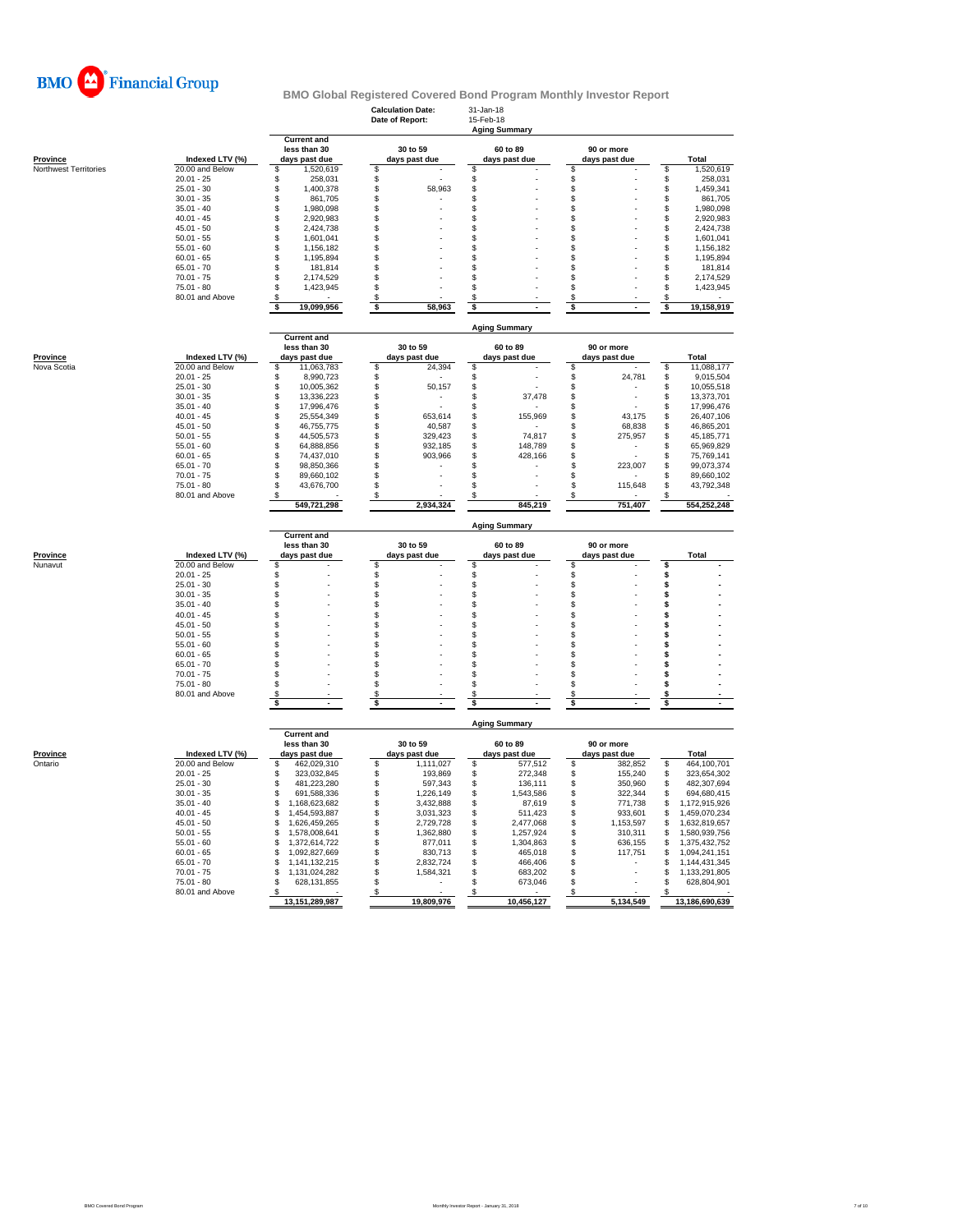

|                          |                                    |                                                     | <b>Calculation Date:</b><br>Date of Report: | 31-Jan-18<br>15-Feb-18<br><b>Aging Summary</b> |                             |                               |  |  |  |  |  |
|--------------------------|------------------------------------|-----------------------------------------------------|---------------------------------------------|------------------------------------------------|-----------------------------|-------------------------------|--|--|--|--|--|
| Province                 | Indexed LTV (%)                    | <b>Current and</b><br>less than 30<br>days past due | 30 to 59<br>days past due                   | 60 to 89<br>days past due                      | 90 or more<br>days past due | Total                         |  |  |  |  |  |
| Prince Edward Island     | 20.00 and Below                    | \$<br>1,933,244                                     | \$                                          | \$                                             | \$<br>12,080                | \$<br>1,945,324               |  |  |  |  |  |
|                          | $20.01 - 25$                       | \$<br>1,430,754                                     | \$                                          | \$                                             | \$                          | \$<br>1,430,754               |  |  |  |  |  |
|                          | $25.01 - 30$                       | \$<br>995,222                                       | $\mathsf{\$}$                               | \$                                             | \$                          | \$<br>995,222                 |  |  |  |  |  |
|                          | $30.01 - 35$                       | \$<br>3,358,301                                     | \$                                          | \$                                             | \$                          | \$<br>3,358,301               |  |  |  |  |  |
|                          | $35.01 - 40$                       | \$<br>3,551,068                                     | \$<br>112,812                               | \$                                             | \$                          | \$<br>3,663,880               |  |  |  |  |  |
|                          | $40.01 - 45$                       | 7,200,849<br>\$                                     | \$                                          | \$                                             | \$                          | \$<br>7,200,849               |  |  |  |  |  |
|                          | $45.01 - 50$                       | \$<br>10,404,363                                    | \$                                          | \$<br>102,361                                  | \$                          | \$<br>10,506,724              |  |  |  |  |  |
|                          | $50.01 - 55$                       | \$<br>6,489,456                                     | \$                                          | \$                                             | \$                          | \$<br>6,489,456               |  |  |  |  |  |
|                          | $55.01 - 60$                       | \$<br>6.470.538                                     | \$                                          | \$                                             | \$                          | \$<br>6.470.538               |  |  |  |  |  |
|                          | $60.01 - 65$                       | \$<br>8,649,890                                     | \$                                          | \$                                             | \$                          | \$<br>8,649,890               |  |  |  |  |  |
|                          | $65.01 - 70$                       | \$<br>8,961,154                                     | \$                                          | \$                                             | \$                          | \$<br>8,961,154               |  |  |  |  |  |
|                          | $70.01 - 75$                       | \$<br>7,931,271                                     | 300,536<br>\$                               | \$                                             | \$                          | \$<br>8,231,807               |  |  |  |  |  |
|                          | $75.01 - 80$                       | \$<br>4,086,216                                     | \$                                          | \$                                             | \$                          | \$<br>4,086,216               |  |  |  |  |  |
|                          | 80.01 and Above                    | \$                                                  | \$                                          | S                                              | \$                          | \$                            |  |  |  |  |  |
|                          |                                    | 71,462,326                                          | 413,349                                     | 102.361                                        | 12,080                      | 71,990,115                    |  |  |  |  |  |
|                          |                                    |                                                     |                                             | <b>Aging Summary</b>                           |                             |                               |  |  |  |  |  |
|                          |                                    | <b>Current and</b>                                  |                                             |                                                |                             |                               |  |  |  |  |  |
|                          |                                    | less than 30                                        | 30 to 59                                    | 60 to 89                                       | 90 or more                  |                               |  |  |  |  |  |
| Province                 | Indexed LTV (%)                    | days past due                                       | days past due                               | days past due                                  | days past due               | Total                         |  |  |  |  |  |
| Quebec                   | 20.00 and Below                    | \$<br>73,847,077                                    | \$<br>23,794                                | \$<br>61,852                                   | \$<br>443,775               | 74,376,498<br>\$              |  |  |  |  |  |
|                          | $20.01 - 25$                       | \$<br>48,868,541                                    | \$<br>125,839                               | \$                                             | 47,192<br>\$                | \$<br>49,041,573              |  |  |  |  |  |
|                          | $25.01 - 30$                       | \$<br>64,310,432                                    | \$<br>577,513                               | \$                                             | \$<br>727,179               | \$<br>65,615,124              |  |  |  |  |  |
|                          | $30.01 - 35$                       | $\mathsf{\$}$<br>84,383,596                         | \$<br>732,645                               | 240,133<br>\$                                  | \$                          | \$<br>85,356,374              |  |  |  |  |  |
|                          | $35.01 - 40$                       | \$<br>115,738,162                                   | \$<br>1,042,115                             | 876,209<br>\$                                  | 105,607<br>\$               | 117,762,093<br>\$             |  |  |  |  |  |
|                          | $40.01 - 45$                       | \$<br>157,795,300                                   | \$<br>468,370                               | \$<br>570,291                                  | \$<br>386,365               | \$<br>159,220,327             |  |  |  |  |  |
|                          | $45.01 - 50$                       | $$\mathbb{S}$$<br>271,751,452                       | \$<br>344.563                               | \$<br>1,315,023                                | \$<br>2,039,124             | \$<br>275,450,162             |  |  |  |  |  |
|                          | $50.01 - 55$                       | \$<br>355, 354, 957                                 | \$<br>2,499,321                             | \$<br>1,653,390                                | \$<br>1,774,396             | \$<br>361,282,065             |  |  |  |  |  |
|                          | $55.01 - 60$                       | \$<br>419,311,858                                   | \$<br>1,756,953                             | \$<br>2,213,143                                | \$<br>3,597,590             | \$<br>426,879,544             |  |  |  |  |  |
|                          | $60.01 - 65$                       | \$<br>488,955,743                                   | \$<br>2,691,626                             | \$<br>3,622,845                                | \$<br>1,201,404             | \$<br>496,471,618             |  |  |  |  |  |
|                          | $65.01 - 70$                       | \$<br>623,565,674                                   | \$<br>3,937,372                             | \$<br>897,718                                  | \$<br>2,242,019             | \$<br>630,642,783             |  |  |  |  |  |
|                          | $70.01 - 75$                       | \$<br>571,848,204                                   | \$<br>2,739,302                             | \$<br>701,155                                  | \$<br>420,143               | \$<br>575,708,804             |  |  |  |  |  |
|                          | $75.01 - 80$                       | \$<br>101,940,734                                   | \$<br>301,307                               | \$                                             | \$<br>158,922               | \$<br>102,400,964             |  |  |  |  |  |
|                          | 80.01 and Above                    | 3,377,671,732                                       | S<br>17,240,721                             | 12,151,758                                     | \$<br>13,143,717            | 3,420,207,927                 |  |  |  |  |  |
|                          |                                    |                                                     |                                             | <b>Aging Summary</b>                           |                             |                               |  |  |  |  |  |
|                          |                                    | <b>Current and</b>                                  |                                             |                                                |                             |                               |  |  |  |  |  |
|                          |                                    | less than 30                                        | 30 to 59                                    | 60 to 89                                       | 90 or more                  |                               |  |  |  |  |  |
| Province                 | Indexed LTV (%)                    | days past due                                       | days past due                               | days past due                                  | days past due               | Total                         |  |  |  |  |  |
| Saskatchewan             | 20.00 and Below                    | 10,791,598<br>S                                     | \$                                          | 57,790<br>\$                                   | \$                          | 10,849,388<br>\$              |  |  |  |  |  |
|                          | $20.01 - 25$                       | \$<br>9,653,377                                     | \$                                          | \$                                             | \$                          | \$<br>9,653,377               |  |  |  |  |  |
|                          | $25.01 - 30$                       | \$<br>11,048,651                                    | \$                                          | \$                                             | \$                          | \$<br>11,048,651              |  |  |  |  |  |
|                          | $30.01 - 35$                       | \$<br>11,885,519                                    | \$<br>90,548                                | \$                                             | \$<br>137,258               | \$<br>12,113,325              |  |  |  |  |  |
|                          | $35.01 - 40$                       | $\mathsf{\$}$<br>26.894.747                         | \$                                          | \$                                             | \$                          | \$<br>26,894,747              |  |  |  |  |  |
|                          | $40.01 - 45$                       | \$<br>61,813,068                                    | \$                                          | \$                                             | \$<br>202,393               | \$<br>62,015,461              |  |  |  |  |  |
|                          | $45.01 - 50$                       | \$<br>69,613,105                                    | \$                                          | \$<br>114,516                                  | \$                          | \$<br>69,727,621              |  |  |  |  |  |
|                          | $50.01 - 55$                       | \$<br>48,869,876                                    | 100,018<br>\$                               | \$                                             | \$<br>125,679               | \$<br>49,095,573              |  |  |  |  |  |
|                          | $55.01 - 60$                       | \$<br>51,047,161                                    | \$<br>306,607                               | \$                                             | \$<br>1,026,504             | \$<br>52,380,271              |  |  |  |  |  |
|                          | $60.01 - 65$                       | \$<br>37,026,393                                    | \$                                          | \$                                             | \$<br>1,260,995             | \$<br>38,287,389              |  |  |  |  |  |
|                          | $65.01 - 70$                       | \$<br>33,592,234                                    | \$                                          | \$                                             | \$                          | \$<br>33,592,234              |  |  |  |  |  |
|                          | $70.01 - 75$                       | \$<br>29,381,202                                    | \$                                          | \$                                             | \$                          | \$<br>29,381,202              |  |  |  |  |  |
|                          | $75.01 - 80$<br>80.01 and Above    | \$<br>13,993,582<br>S                               | \$<br>\$                                    | \$<br>\$                                       | $\mathbf{s}$<br>\$          | \$<br>13,993,582<br>S         |  |  |  |  |  |
|                          |                                    | 415,610,512                                         | 497,173                                     | 172,306                                        | 2,752,828                   | 419,032,820                   |  |  |  |  |  |
|                          |                                    |                                                     |                                             | <b>Aging Summary</b>                           |                             |                               |  |  |  |  |  |
|                          |                                    | <b>Current and</b><br>less than 30                  | 30 to 59                                    | 60 to 89                                       | 90 or more                  |                               |  |  |  |  |  |
| <b>Province</b>          |                                    |                                                     |                                             |                                                |                             |                               |  |  |  |  |  |
| <b>Yukon Territories</b> |                                    |                                                     |                                             |                                                |                             |                               |  |  |  |  |  |
|                          | Indexed LTV (%)<br>20.00 and Below | days past due<br>\$<br>906,375                      | days past due<br>\$                         | days past due<br>\$                            | days past due<br>\$         | <b>Total</b><br>\$<br>906,375 |  |  |  |  |  |
|                          | $20.01 - 25$                       |                                                     |                                             |                                                |                             |                               |  |  |  |  |  |
|                          | $25.01 - 30$                       | \$<br>1,569,221                                     | \$<br>$\mathbb S$                           | \$                                             | \$                          | \$<br>1,569,221               |  |  |  |  |  |
|                          | $30.01 - 35$                       | \$<br>1,498,526<br>1,547,014                        |                                             | \$                                             | $\dot{\$}$                  | \$<br>1,498,526               |  |  |  |  |  |
|                          | $35.01 - 40$                       | \$<br>2,053,189                                     | \$                                          | \$                                             | \$                          | \$<br>1,547,014<br>2,053,189  |  |  |  |  |  |
|                          |                                    | \$<br>$\mathsf{\$}$<br>2,239,149                    | \$<br>\$                                    | \$<br>\$                                       | \$<br>\$                    | \$<br>2.239.149               |  |  |  |  |  |
|                          | $40.01 - 45$                       |                                                     |                                             | \$                                             |                             | \$                            |  |  |  |  |  |
|                          | $45.01 - 50$                       | \$<br>3,262,280                                     | \$                                          |                                                | \$                          | \$<br>3,262,280               |  |  |  |  |  |
|                          | $50.01 - 55$<br>$55.01 - 60$       | \$<br>2,189,377                                     | \$<br>\$.                                   | \$                                             | \$                          | \$<br>2,189,377               |  |  |  |  |  |
|                          |                                    | $\mathsf{\$}$<br>1,925,590                          |                                             | \$                                             | \$                          | \$<br>1,925,590               |  |  |  |  |  |
|                          | $60.01 - 65$                       | \$<br>1,606,080                                     | \$                                          | \$                                             | \$                          | \$<br>1,606,080               |  |  |  |  |  |
|                          | $65.01 - 70$                       | \$<br>464,442                                       | \$                                          | \$                                             | \$                          | \$<br>464,442                 |  |  |  |  |  |
|                          | $70.01 - 75$                       | \$<br>1,819,506                                     | \$                                          | \$                                             | \$                          | \$<br>1,819,506               |  |  |  |  |  |
|                          | $75.01 - 80$                       | \$<br>461,277                                       | \$                                          | \$                                             | \$                          | \$<br>461,277                 |  |  |  |  |  |
|                          | 80.01 and Above                    | \$<br>21,542,028<br>s                               | \$<br>Ŝ                                     | \$<br>\$                                       | \$<br>\$                    | \$<br>\$<br>21,542,028        |  |  |  |  |  |

<sup>(1)</sup> Value as determined by adjusting, not less than quarterly, the Original Market Value utilizing the Indexation Methodology (see Appendix for details) for subsequent price developments.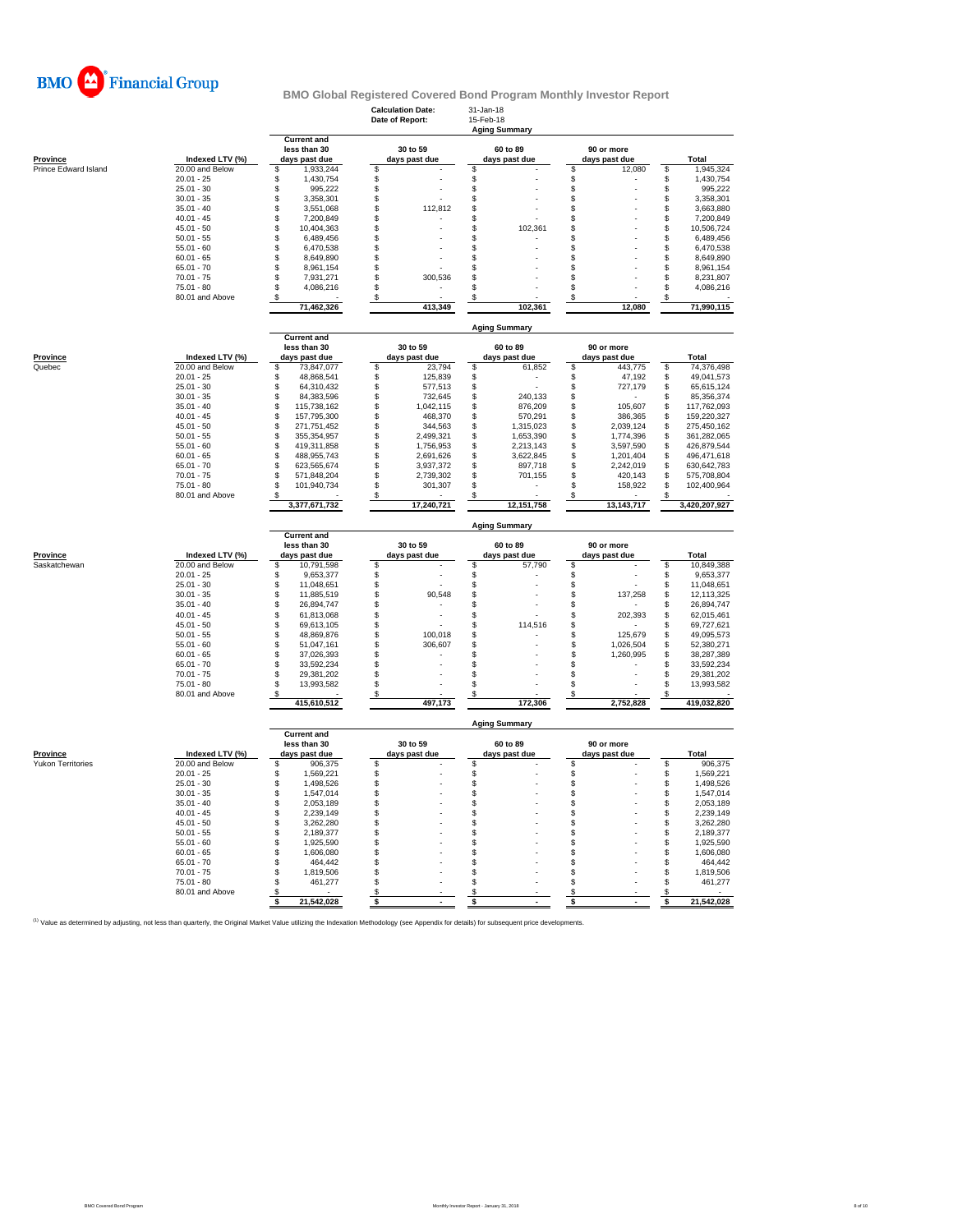

**Calculation Date:** 31-Jan-18 **Date of Report:** 15-Feb-18

**Cover Pool - Current LTV Distribution by Credit Score (1)**

|                 |                          |             |             | <b>Credit Scores</b> |               |               |                |                |
|-----------------|--------------------------|-------------|-------------|----------------------|---------------|---------------|----------------|----------------|
| Indexed LTV (%) | <b>Score Unavailable</b> | <600        | 600 - 650   | 651 - 700            | 701 - 750     | 751 - 800     | >800           | Total          |
| 20,00 and Below | 17.779.677               | 8.429.324   | 18.453.242  | 45.852.686           | 108.502.263   | 150.816.025   | 648.881.549    | 998.714.766    |
| $20.01 - 25$    | 13.067.106               | 6.944.261   | 14.665.560  | 38.187.044           | 76.401.771    | 127.099.562   | 428.960.032    | 705.325.335    |
| $25.01 - 30$    | 13.863.766               | 8.994.905   | 22,902,336  | 72.539.176           | 140.504.193   | 193.790.795   | 625.198.922    | 1.077.794.093  |
| $30.01 - 35$    | 10.955.491               | 17.763.383  | 45.728.369  | 120.269.499          | 243.072.376   | 309.379.543   | 872.423.591    | 1.619.592.252  |
| $35.01 - 40$    | 12.333.992               | 25.398.593  | 70.245.279  | 179.123.438          | 357.681.779   | 539.100.951   | .180.659.173   | 2.364.543.206  |
| $40.01 - 45$    | 10.247.442               | 32.186.402  | 92.567.273  | 191.011.741          | 401.742.771   | 582.861.375   | ,269,358,235   | 2,579,975,239  |
| $45.01 - 50$    | 5.574.534                | 49.429.507  | 117.742.849 | 238.140.330          | 465.320.874   | 630.385.854   | .343.413.854   | 2.850.007.801  |
| $50.01 - 55$    | 11.415.806               | 47.510.130  | 105.259.014 | 248.259.286          | 514.568.506   | 643.192.884   | .345.219.744   | 2.915.425.370  |
| $55.01 - 60$    | 13.550.249               | 51.804.977  | 112.563.202 | 239.553.422          | 469.781.697   | 564.630.196   | .288.111.976   | 2.739.995.718  |
| $60.01 - 65$    | 27.360.844               | 40.635.819  | 105.770.015 | 232.897.991          | 420.115.319   | 476.978.576   | .169.941.864   | 2.473.700.429  |
| $65.01 - 70$    | 35.841.982               | 46.948.771  | 111.588.411 | 252.219.873          | 472.838.467   | 532.156.368   | ,195,120,678   | 2.646.714.550  |
| $70.01 - 75$    | 20.014.231               | 31.901.163  | 102.641.970 | 253.481.696          | 502,769,888   | 572.460.845   | .176.444.251   | 2.659.714.043  |
| $75.01 - 80$    | 2,670,067                | 7.133.664   | 35.531.977  | 98.176.266           | 253.342.455   | 294.976.467   | 630.946.808    | 1.322.777.705  |
| 80.01 and Above |                          |             |             |                      |               |               |                |                |
|                 | 194.675.188              | 375.080.899 | 955.659.497 | 2.209.712.446        | 4.426.642.359 | 5.617.829.440 | 13.174.680.676 | 26.954.280.506 |

<sup>(1)</sup> Value as determined by adjusting, not less than quarterly, the Original Market Value utilizing the Indexation Methodology (see Appendix for details) for subsequent price developments.